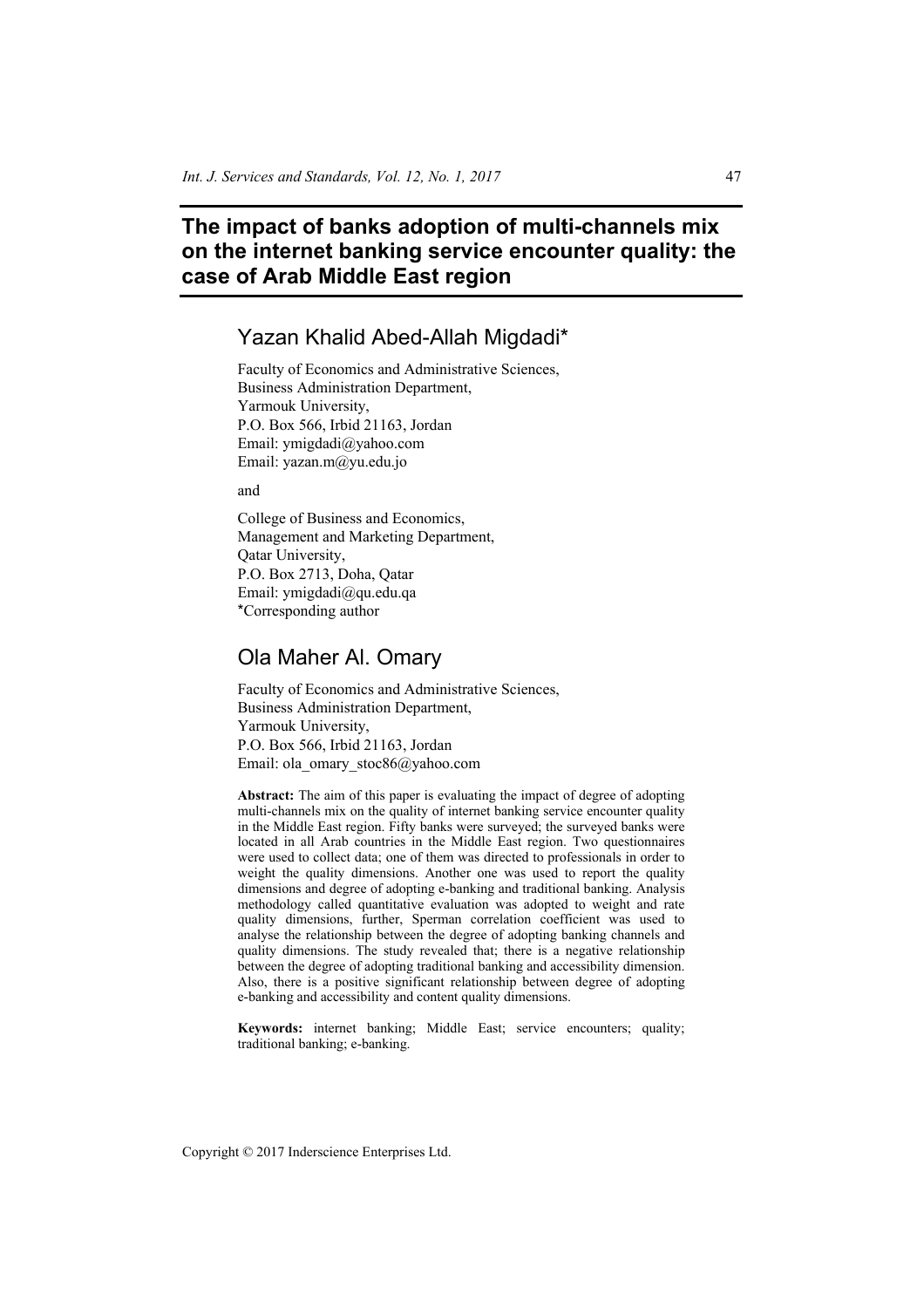**Reference** to this paper should be made as follows: Abed-Allah Migdadi, Y.K. and Al. Omary, O.M. (2017) 'The impact of banks adoption of multi-channels mix on the internet banking service encounter quality: the case of Arab Middle East region', *Int. J. Services and Standards*, Vol. 12, No. 1, pp.47–63.

**Biographical notes:** Yazan Khalid Abed-Allah Migdadi is an Associate Professor of Operations Management at Business Department, Yarmouk University, Jordan, and Management and Marketing Department, Qatar University, Qatar. He was awarded PhD in Operations Strategy from Bradford University, UK, also awarded BA and MBA from Yarmouk University, Jordan. He worked as a Teaching Assistant and a Researcher of Operations and Information Management at Bradford University, School of Management, UK. His main research interest is reporting operations strategy: best practices, taxonomies, process, and typologies.

Ola Maher Al. Omary is a part-time Lecturer at Yarmouk University Business, she was awarded Bachelor Degree in Computer Science from Yarmouk University, and awarded Master of Business Administration from Yarmouk University. She worked as a lab. technician at Engineering Faculty at Yarmouk University.

# **1 Introduction**

Since the mid-1990s, e-channels have become ever prominent in retail banking (Ardill et al., 2013). The rapid expansion of online banking services is most remarkable in the developed countries where the availability of smartphones and computers with simple access to internet enables adaptation of online banking. Despite the fact that, this adoption still faces some limitation and appear to take its place at the slower manner. Efficient banks that located in urban areas are more likely to adopt online banking services (Jenkins, 2007).

The adoption of online banking helping banks in reducing cost, improving response time, providing higher service quality and helping in saving clients time (Ardill et al., 2012). The customers are able to access the services at any time from more convenient places (Santos, 2003; Hussien and El Aziz, 2013).

Despite the maturity of using online banking in Arab Gulf region not reaching the developed countries; the Gulf Arab banks managers consider online banking as a key strategic element in their channel mix. This channel is expected to grow over the coming years (Ardill et al., 2013). The number of online banking users in the Arab Middle East and North Africa region will exceed 80 million by 2017 (Baghadadi, 2016).

Accordingly, the banks of Arab Middle East region are competing in expanding the branches network and providing a wide range of e-banking delivery channels as call centres, internet banking, mobile banking, and ATMs (Kadir et al., 2011). During this era of adopting multi-channels mix in the Arab Middle East region, peering in mind the direction toward launching more online banking services, the valid question is; to what extent the adoption of the multi-channels mix has an impact on the quality of services provided via online banking?. Answering this question will help banks managers in examining the effectiveness of the multi-channels strategy.

This research question has not been addressed by the previous studies. The majority of previous studies have investigated the quality of internet banking service from the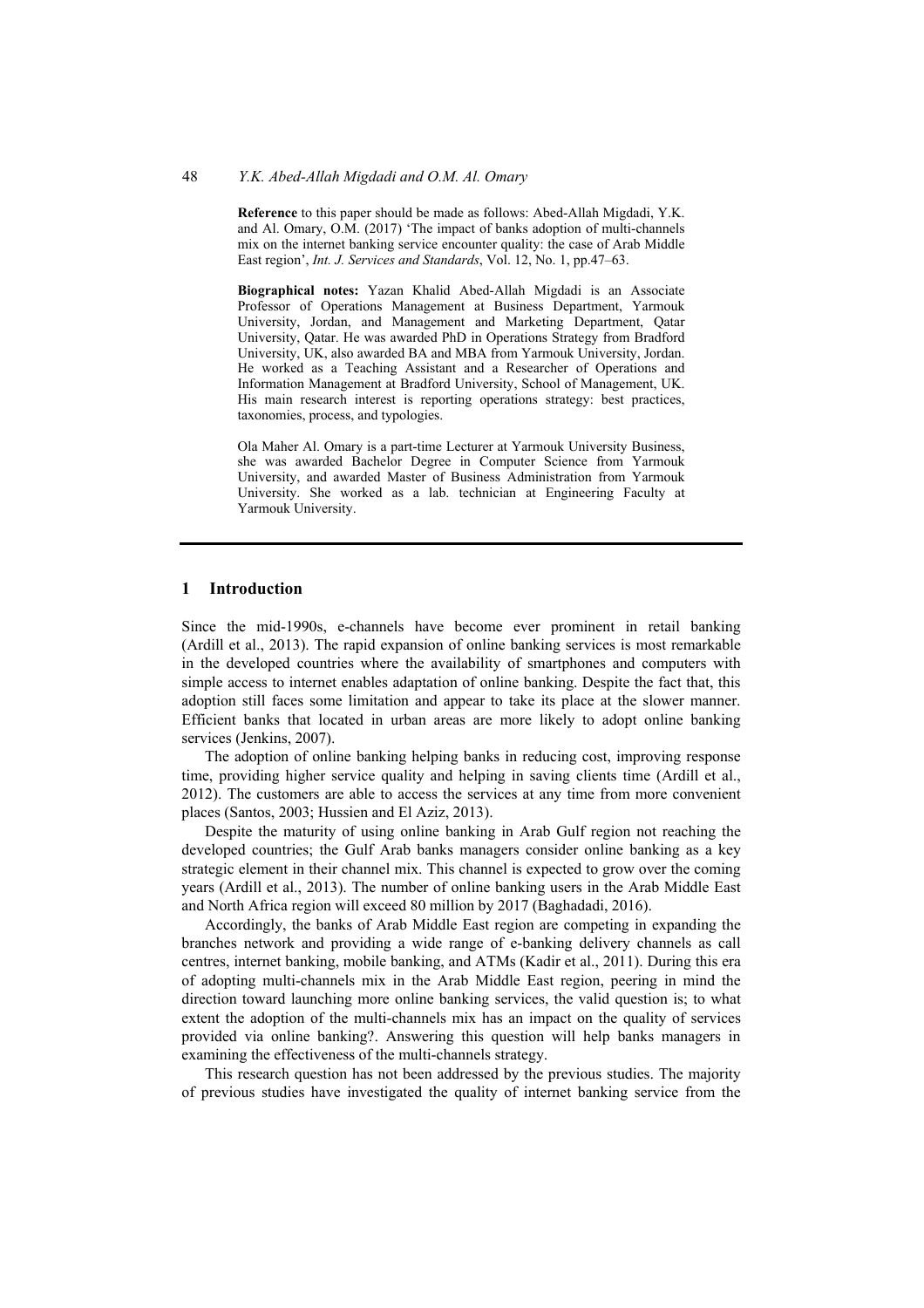customers perspective by using ESERVQUAL model (e.g., Loiacono et al., 2002; Kadir et al., 2011), other studies have investigated the readiness of customers toward adopting e-banking by using TAM (e.g., Poon et al., 2008; Chandio et al., 2017; Adapa, and Roy, 2017; Safeena et al., 2017). This study is one of the very limited studies which investigate the adopting of multi-channels and its impact on the quality of e-banking service encounter.

This study adopted a unique methodology which is called quantitative evaluation, accordingly, the bank's website were revised and rated by team of researchers, also the opinion of experts was used for the purpose of multi-objective evaluation of banks' internet banking service encounter and degree of the adopted multi-channels mix.

To answer the research question the following objectives were realised:

- reporting the internet quality of banking services encounter in the Arab Middle East region
- reporting the degree of adopting multi-channels mix as the degree of adopting traditional and electronic banking channels
- examining the impact of adopting multi-channels mix on the internet banking service encounter quality in the Arab Middle East region.

# **2 Literature review**

The adopting of multi-channels mix means the bank move the information and transactions volume from branches to online channels, and refocusing branches on sales activities and potentially restructuring the branches network, this strategy is also called online plus (Ardill et al., 2013). The banks in the Middle East region and overall the world are widely adopting this strategy. The research contribution on this area of study is still limited, Migdadi (2011) has addressed some aspects of this strategy, according to this study the impact of adopting e-banking in Jordan on the traditional banking strategy is still limited, so despite the banks direction toward adopting e-banking channels, the traditional banking is still the dominant. No previous study has addressed the impact of multi-channels adoption on the internet banking service encounter quality. Accordingly, this study will bridge the literature gap by examining the impact of adopting multi-channels mix on the quality of internet banking service encounter quality at the regional level.

# *2.1 The dimensions of internet banking service encounter quality*

During the last decade, electronic service quality has become a popular area of investigation by both researchers and practitioners. E-service quality can potentially increase online competitive advantages; therefore, it has a great effect in determining the success or failure of electronic services. Service quality, which is usually measured by how the service was received and matched customer expectations. Accordingly, researchers developed multidimensional service quality evaluation tool known as SERVQUAL (Santos, 2003).

Banking websites have been evaluated from various perspectives using many criteria. And some researchers have proposed a model to assess the quality from the users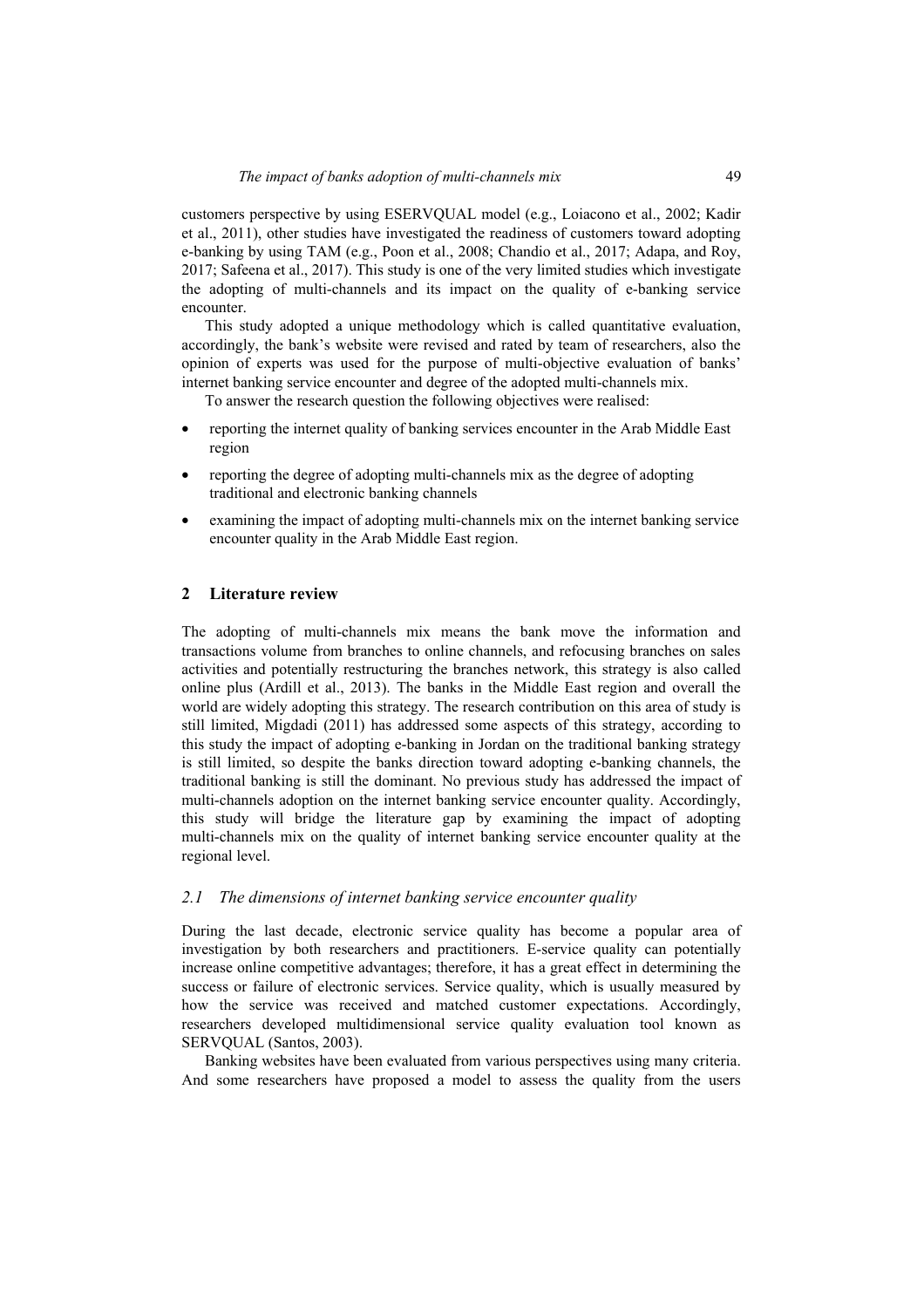viewpoint, while other researchers have proposed a specific framework model for website evaluation such as Diniz's model or Herey's model (Hasan and Abuelrub, 2008).

In order to gain the highly competitive internet banking industry, we need to understand the dimensions used to judge service quality. This research suggested several dimensions that may affect the success of building high-quality banking website. The investigations of these dimensions are in the context of developing website forms based on this research.

Website designers are encountering complex questions regarding how to design popular and attractive pages. Abels et al. (1999) suggested six operational definitions for using criteria such as content, structure, linkage, search and appearance. While Dholakia and Rego (1998) proposed a list of features that are considered important such as the number of links, the frequency of changes, number of pictures etc.

The literature describes a number of quality dimensions of service encounter that can help to evaluate websites. The explosion of the internet has created the need for a method to measure and assess the features of websites such as usability and accessibility of a web application, where the goal is to make a website useful, gainful, user linking, and accessible to all. A list of proposed quality dimensions was adopted by the previous studies that are presented in Table 1, and each dimension contains several items.

| Quality dimensions Definition |                                                                                                                                                                                                                                            | References                                                                                                                                                                                            |
|-------------------------------|--------------------------------------------------------------------------------------------------------------------------------------------------------------------------------------------------------------------------------------------|-------------------------------------------------------------------------------------------------------------------------------------------------------------------------------------------------------|
| Functionality                 | The purpose of website whether as<br>informational, relational or<br>transactional                                                                                                                                                         | Cebi (2013), Delone and McLean<br>(2004), Baghadadi (2012), Migdadi<br>(2008), Liébana-Cabanillas et al.<br>(2013), Poon (2008), Hasan, and<br>Abuelrub (2008)                                        |
| Accessibility                 | the technique, which maximises the<br>ability of users to access services and<br>information It is generally related to<br>the implementation of website content<br>in a way that allows users to access<br>their information and services | Godwin-Jones (2001), Ahmad and Al-<br>Zu'bi (2011), Cebi (2013), Webb and<br>Webb (2004), Migdadi (2008),<br>Liébana-Cabanillas et al. (2013), Poon<br>et al. (2008) and Hasan and Abuelrub<br>(2008) |
| Navigation                    | The efficiency of websites in<br>transforming information depends on<br>the designer's easiness of design and<br>the target audience                                                                                                       | Cebi (2013), Webb and Webb (2004),<br>Migdadi (2008), Hasan and Abuelrub<br>(2008) and Sadiq and Shaikh (2008)                                                                                        |
| Content                       | Web content is the visual, textual or<br>aural useful information that is<br>encountered as part of the user<br>interaction on websites                                                                                                    | Ahmad and Al-Zu'bi (2011), Doll and<br>Torkzadeh (1988), Migdadi (2008),<br>Poon et al. (2008), Hasan and<br>Abuelrub (2008), Sadiq and Shaikh<br>$(2008)$ and Pinho et al. $(2011)$                  |
| Customisation                 | The process of tailoring the content of Hasan and Abuelrub (2008)<br>a website based on the needs of users                                                                                                                                 |                                                                                                                                                                                                       |
| Security                      | Security a dimension concerning about Ahmad and Al-Zu'bi (2011), Keffala<br>protection of users from fraud and risk (2010), Cebi (2013), Webb and Webb<br>of financial loss                                                                | (2004), Sadiq and Shaikh (2008),<br>Poon et al. (2008), Hasan and<br>Abuelrub (2008), Sadiq and Shaikh<br>(2008), Pinho et al. (2011), Polasik<br>and Piotr Wisniewski (2009)                         |

Table 1 Quality dimensions' definitions as addressed by previous studies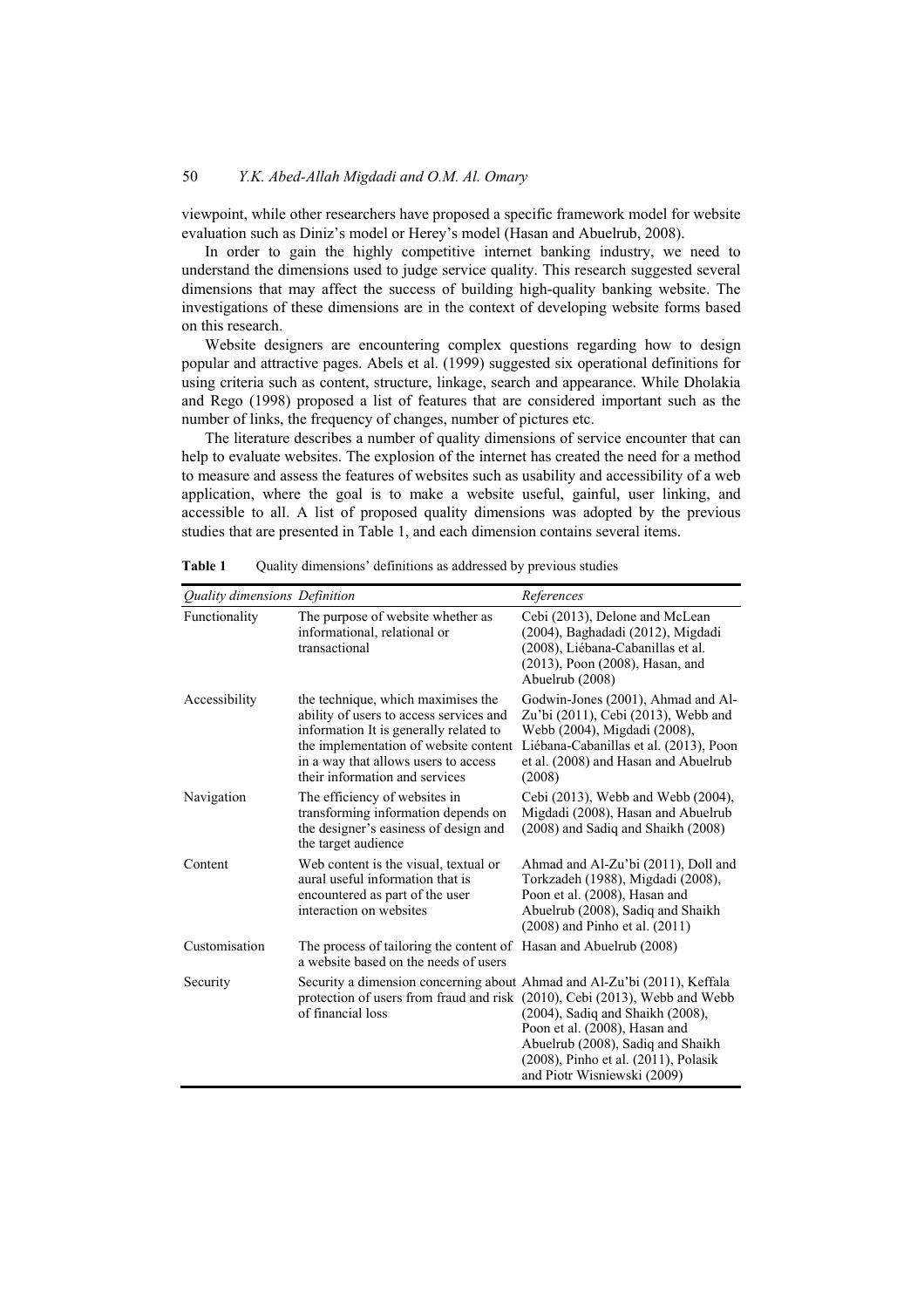# *2.2 The impact of degree of adopting e-banking on the internet banking service encounter quality*

The Varity of e-banking technologies has greatly expanded in recent years. Such technologies as automated teller machine or mobile banking can reduce cost and speed processing. Adopting e-banking as a self-service technology defined to include products and service banking through electronic channels as online banking, mobile banking, offline banking or ATM (Yibin, 2003). Moreover, Banks employees and managers prefer to expand electronic application in servicing customers, but not to convert all banks operations to become electronic (Siam, 2006).

At the same time service providers making significant investments to take the most advantages of opportunities offered by internet technology. Delivered value added from mobile services becomes increasingly important to gain a competitive advantage in the business area. For example, mobile services provide true, mobility, temporal, spatial flexibility and ubiquity to internet banking.

As a result, mobile banking is defined as customer interaction with the bank through mobile devices such as a smartphone, cell phone, or personal digital assistant (PDA) (Laukkanen and Kiviniemi, 2010). Therefore, increasing the number of branch locations (Acharya et al., 2008).

Automatic Teller Machines (ATM) as the main IT investment to all banks that offer significant benefits to both banks and depositors. The machines allow depositors deposit their cash at convenient times and places than through banking hours waiting at branches. ATMs have many benefits in reducing the costs of meeting depositor demands. The cost of a single transaction conducted by ATM is potentially less than the cost of a transaction performed from a teller since ATMs are able to handle extra transactions per unit of time than tellers. Although a fall in the price of ATMs, services and an increase in the installation costs for ATMs have contributed to the diffusion of the ATM (Humphrey, 1994).

However, the rapid diffusion of ATM machines is attributed mainly to the increase in tellers wages and the decrease in ATMs prices, but the ATM machines are still not a perfect substitute (Kumar et al., 2011). Another new potential technology is mobile phone banking involving integrating short message service such as push SMS or pull SMS features with an existing IVR telephone banking service as a new method of delivering transaction confirmation messages (Peevers et al., 2011).

Even the internet banking innovation has been diffused well in many countries. The number of consumers is not yet willing to adopt using mobile banking services is significant (Laukkanen and Kiviniemi, 2010). In addition, an increasing use of the internet as additional channel of banking services has significant relation in improving the financial performance of banks; the results also encourage community banks to adopt new information technologies offering online services (Acharya et al., 2008).

In order to adopt any new technology and offer online services, the guidance and information offered by banks have the most significant impact on decreasing usage barriers subsequently by image, value and finally the risk barriers. In addition, this study provides better understanding of how information can affect customer attitudes and resistance on mobile banking (Laukkanen and Kiviniemi, 2010).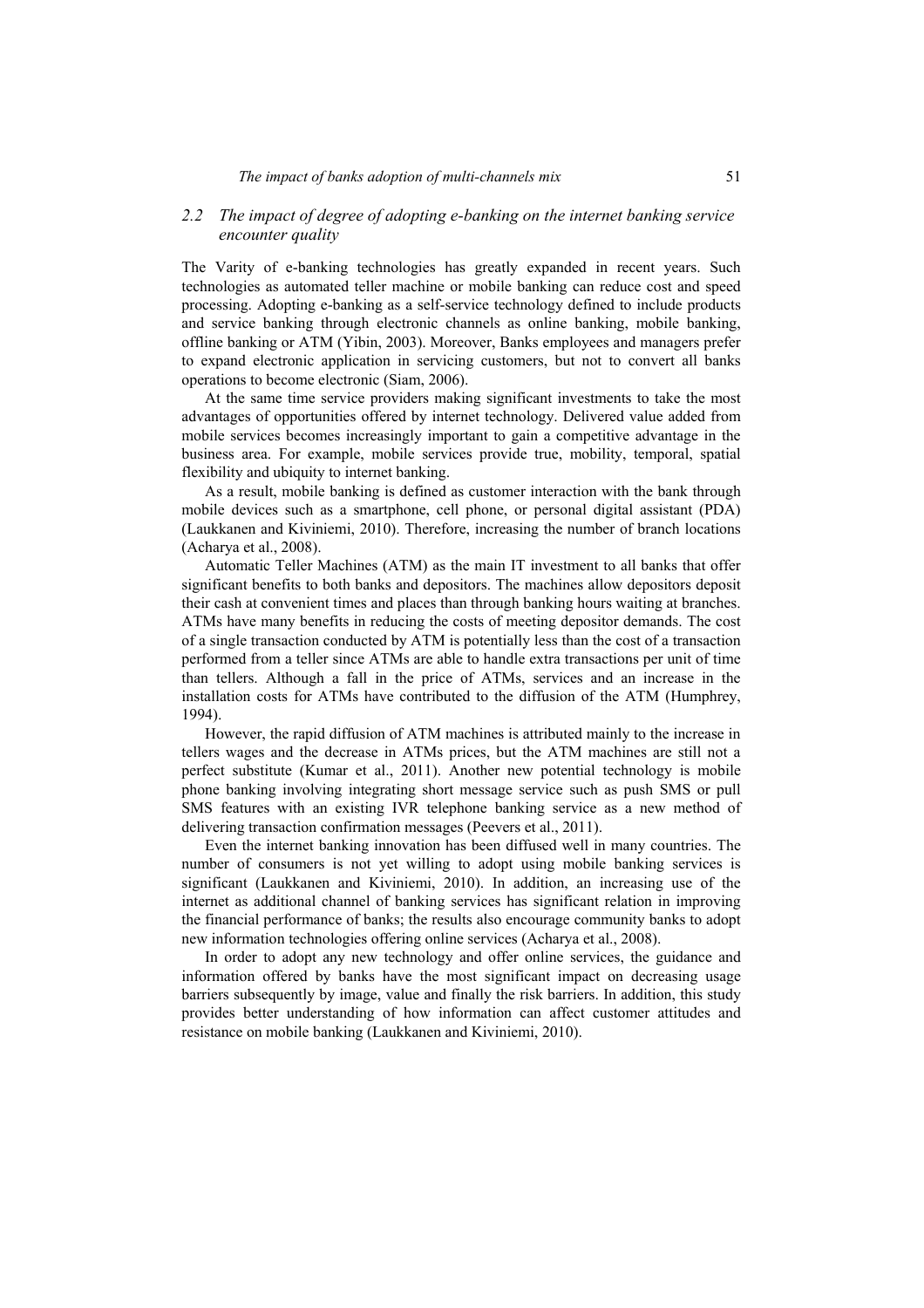*H1: There is statistically significant relationship between degree of adopting e-banking and the internet banking service encounter quality at the significance level*   $(α ≤ 0.05)$ .

# *2.3 The impact of degree of adopting traditional banking on the internet banking service encounter quality*

Moreover, many researchers have argued that larger branches network will consider an online banking as a cheap means to increase the customer base (i.e., Malhotra and Singh, 2007). Given this ambiguity, it is not hard to make presumptions on the impact of branching intensity on adopting internet banking (cited in Malhotra and Singh, 2007). Using automated services channels does not affect the number of branches or number of teller's stations. The branches are still working beside the internet banking channels (Migdadi, 2011). However, the branching intensity did not significantly reduce the possibility of failure even understanding banks structure for diversity branching is needed (Hendrickson et al., 2014).

*H2: There is statistically significant relationship between degree of adopting traditional banking and the internet banking service encounter quality at the significance level (* $\alpha \leq 0.05$ *).* 

# **3 Research methodology and methods**

## *3.1 The population and sample of study*

The unit of analysis of this research is the bank, so a sample of 50 banks in the Arab Middle East area were reviewed. This study endeavours to gather information through the Multi-stage sampling method. Analysts normally utilise this system when a complete list of the considerable number of individuals from a population does not exist or is hard to gather.

Multistage sampling refers to a technique where the sampling is put through several stages using smaller and smaller sampling units at each stage. In the two-stage sampling design, a sample of primary units is selected, followed by a sample of secondary units within each primary unit (Krebs, 1999). This is done after identifying the number of local and foreign banks in each country in the Middle East area. The following are the steps followed to identify the targeted sample

- Compute the total number of banks in the Arab Middle East region. Table 2 shows the total number of banks in the Arab Middle East region which are 375, the number of local banks is 226 and the number of foreign banks is 149.
- Calculate the ratio for each country by dividing the number of banks in this country by the total number of banks in the Arab Middle East area; for example, the number of banks in Jordan is 30, thus the result will be  $(30/406) = 0.073$ .
- Calculate the number of banks that should be investigated for each country by multiplying the result in step one by the total number of banks in each country; for example, the number of banks that will be studied in Jordan is  $(0.073 \times 30)$  = approximately 3.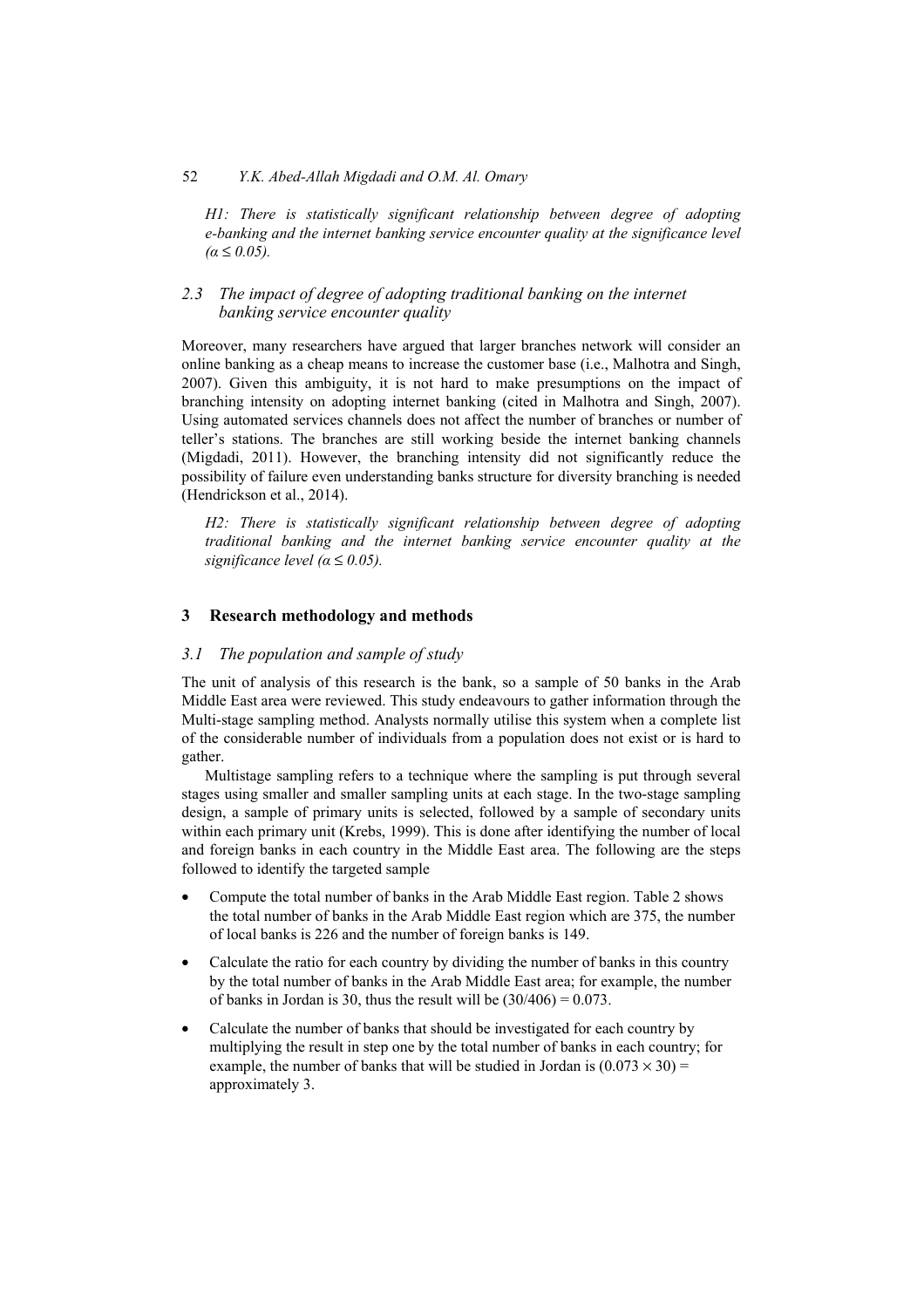- Calculate the number of local banks that should be studied for each county by doing the following:
	- dividing the total number of local banks in each country by the total number of banks in the same country to calculate the local ratio; for example, the local ratio for Jordan is  $(17/30) = 0.566$ . (Note: 17/30 from Table 2)
	- multiplying the local ratio by the number of local banks in a specific country, for example, the total number of local banks to be studied in Jordan is two.
- Calculate the number of foreign banks which should be studied for each county by doing the following:
	- dividing the total number of foreign banks in each country by the total number of banks in the same country to calculate the local ratio; for example, the foreign ratio for Jordan is  $(13/30) = 0.433$
	- multiplying the foreign ratio by the number of local banks in the specified country, for example, the total number of foreign banks to be studied in Jordan is one.

After applying the previous formula for all the countries in the Arab Middle East region, the sample of the study is identified as presented in Table 3. Table 2 shows the sample of study, it can be seen that; the number of banks served was 50; 27 local banks and 23 foreign banks.

| Country name | Total numbers of banks | Local banks | Foreign banks  |
|--------------|------------------------|-------------|----------------|
| Jordan       | 30                     | 17          | 13             |
| Kuwait       | 21                     | 11          | 10             |
| Iraq         | 57                     | 40          | 17             |
| Emirates     | 73                     | 28          | 45             |
| Bahrain      | 46                     | 35          | 11             |
| Yemen        | 25                     | 15          | 10             |
| Lebanon      | 46                     | 33          | 13             |
| Saudi Arabia | 24                     | 16          | 8              |
| Qatar        | 21                     | 11          | 10             |
| Oman         | 16                     | 8           | 8              |
| Syria        | 16                     | 12          | $\overline{4}$ |
| Total        | 375                    | 226         | 149            |

**Table 2** Population of the study (total number of local and foreign banks in the Arab Middle East)

| <b>Table 3</b> |  |  | The sample of study (number of local and foreign investigated banks) |  |
|----------------|--|--|----------------------------------------------------------------------|--|
|                |  |  |                                                                      |  |

| Country  | Local banks | Foreign banks | Total |
|----------|-------------|---------------|-------|
| Jordan   |             |               |       |
| Kuwait   |             |               |       |
| Iraq     |             |               |       |
| Emirates |             |               | 14    |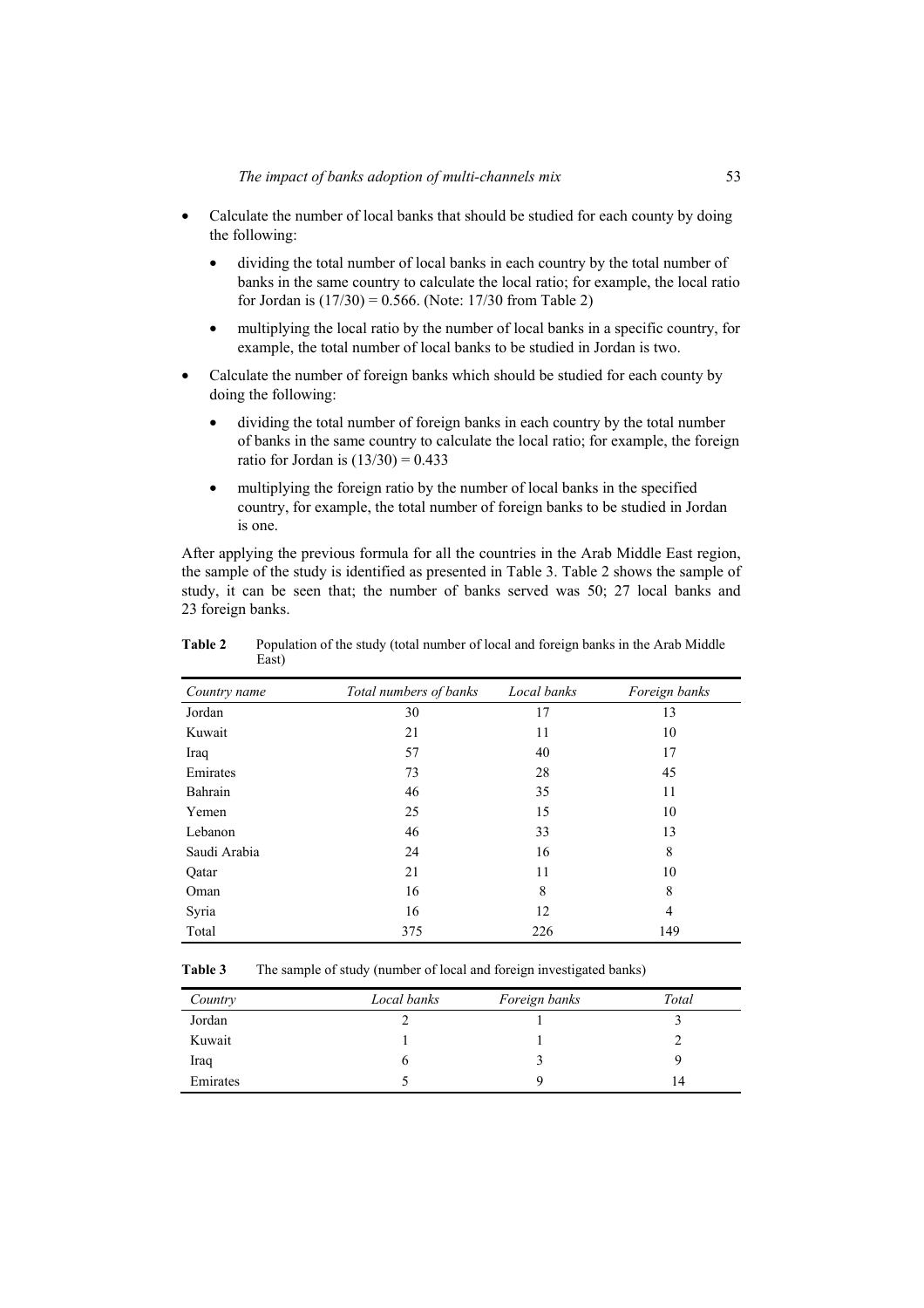| Country      | Local banks | Foreign banks | Total          |
|--------------|-------------|---------------|----------------|
| Bahrain      | 4           | 2             | 6              |
| Yemen        |             |               | 2              |
| Lebanon      | 4           | 2             | 6              |
| Saudi Arabia |             |               | $\overline{c}$ |
| Qatar        |             |               | $\overline{c}$ |
| Oman         |             |               | 2              |
| Syria        |             |               | 2              |
| Total banks  | 27          | 23            | 50             |

**Table 3** The sample of study (number of local and foreign investigated banks) (continued)

#### *3.2 Developing data collection instruments*

Two data collection instruments were developed. The first one is a questionnaire which was directed to the experts in order to weigh the quality dimensions. The second data collection instrument is a questionnaire which was used by the researchers to collect the facts of the websites.

The first questionnaire was developed by using the literature. The number of questionnaire items was nine. The rating scale was five points Likret scales as follows:

- 1 not important at all
- 2 not very important
- 3 somewhat important
- 4 important
- 5 very important.

Another Questionnaire used to collect facts. This survey was developed by using the literature review (e.g., Migdadi, 2008; Miranda et al., 2006). The scale of the majority of items is nominal according to the availability of function or the attributes. Some item's scales were ratios as the number of times the websites have been updated, the age of online banks, the number of internal and external links etc.

# *3.3 Data collection and analysis*

The quantitative evaluation method (QEM) is a capable technique used to evaluate the artefact quality (e.g., Miranda et al., 2006; and Evan and King, 1999). The process of the quantitative evaluation method consists of categorising, distinguishing the dimensions, recognising weights, rating the components of dimensions, lastly scoring of aggregate quality.

Distinctive specialists as IT experts, security administrators, software engineers, website developers, system administrators scholars, academic specialists and bankers were chosen to estimate the weight of various dimensions. The data was collected through interviews whether face to face or by telephone. Then After that, calculating all rates related to its dimensions, the sum of all rates from the main dimensions determines the total rates for all dimensions, which will be 669 in this case. After all, the weight of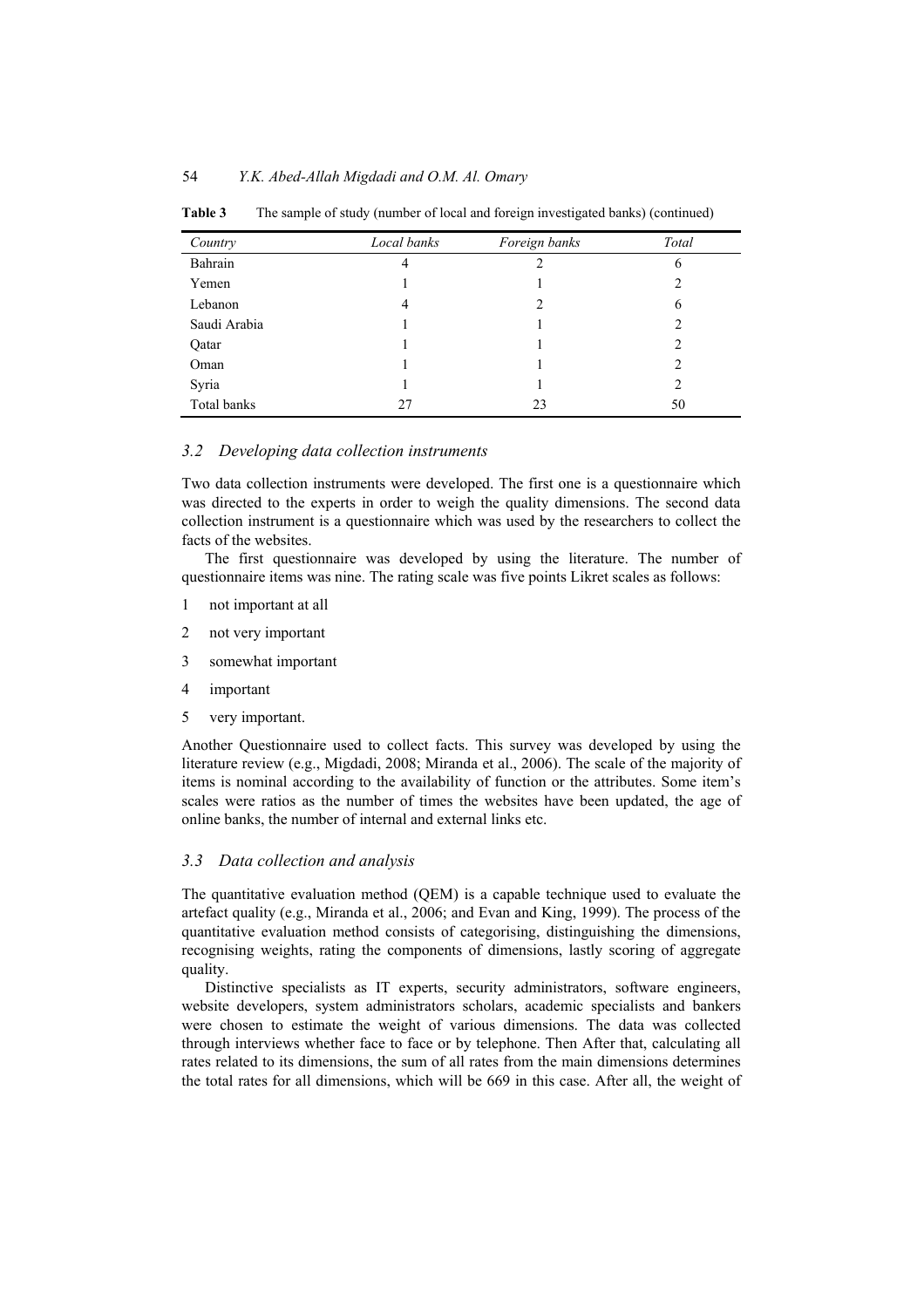each dimension is obtained by dividing all rates related to its dimension by the total rate of all dimensions. As a result, ranking the dimensions based on its weights as presented in Table 4.

After weighting, the teams of researchers collected the facts about the quality dimensions by reviewing the bank's websites. Data about few items are measured by utilising different tools instead of direct revision which is presented in Appendix B, this incorporates the sub-items of navigation, accessibility and content dimensions. The available features were reported on a questionnaire designed for this purpose. Then, the collected facts were rated according to scale designed for this purpose. The total maximum rates assigned for each bank service encounter is 1000 points divided between the quality dimensions as presented in Table 5. Such rating scale is unique and developed by researchers as following; the weight for each dimension was multiplied by 1000 points. The rate for each item is obtained by dividing the result of step 1 by the number of items in each dimension. The total rate for each dimension is obtained through multiplying the number of items of each dimension by the rate of each item.

The data related to degree of adopting traditional and electronic banking was collected for each bank by revising banks websites and annual reports. Table 6 shows the measurement scales of each dimension of e-banking and traditional banking. The benchmarking with the best bank's score was used for the purpose to have standard measure of adoption, then the total relative score was computed for each banking channel.

Finally the impact of degree of adopting multi-banking channels on the internet banking service encounter quality was analysed by using Sperman correlation coefficient which is non-parametric statistical technique, this technique was used since the sample size is too limited so it is impossible to use a parametric statistical technique like person correlation or linear regression analysis (Taylor, 2005).

| Quality dimension | Rank | Weight |
|-------------------|------|--------|
| Security          |      | 0.224  |
| Functionality     | 2    | 0.183  |
| Navigation        | 3    | 0.168  |
| Accessibility     | 4    | 0.161  |
| Content           | 4    | 0.168  |
| Customisation     | 5    | 0.124  |

**Table 4** Ranking the main dimensions based on weights

| Table 5 |  |  | Total rates for each dimension |  |
|---------|--|--|--------------------------------|--|
|         |  |  |                                |  |

| Dimension     | Total rate |
|---------------|------------|
| Security      | 220        |
| Functionality | 188        |
| Navigation    | 176        |
| Accessibility | 162        |
| Content       | 136        |
| Customisation | 125        |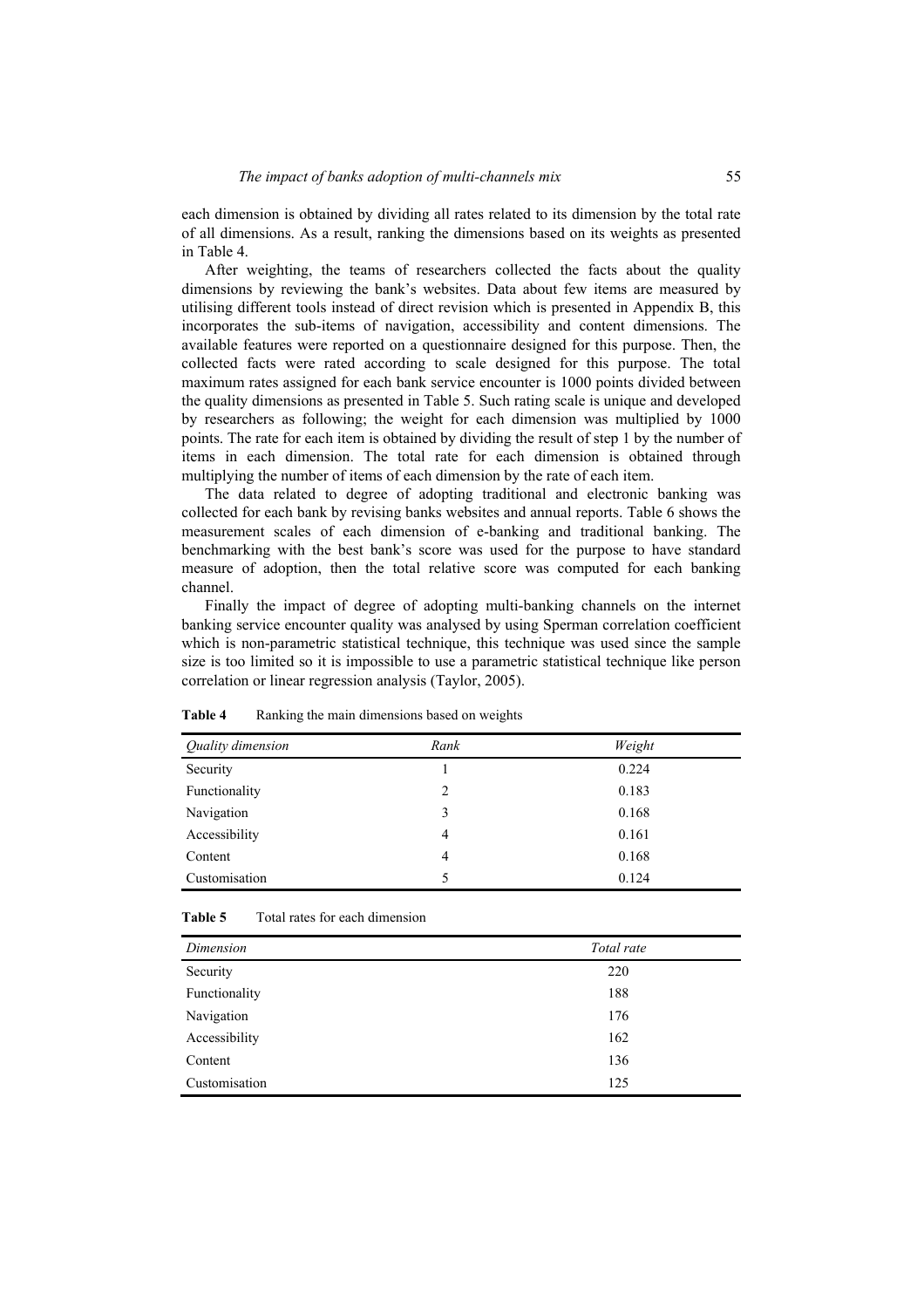**Table 6** How to measure the degree of adoption e-banking and traditional banking

| Degree of adoption          | <b>Adoption elements</b>                             | Measurement scale                                                                                                    |
|-----------------------------|------------------------------------------------------|----------------------------------------------------------------------------------------------------------------------|
| E-banking<br>Number of ATMs |                                                      | Ratio which computed by (Number of<br>ATMs/Maximum number of ATMs in<br>that country)                                |
|                             | Age of online bank                                   | Age of online bank/oldest online bank in<br>the country                                                              |
|                             | Push SMS                                             | One point for each service                                                                                           |
|                             | Pull SMS                                             | One point for each service                                                                                           |
|                             | Mobile Banking                                       | One point for each service                                                                                           |
|                             | <b>IVR</b> ( <i>Interactive voice</i> )<br>response) | One point for each service                                                                                           |
| Traditional banking         | Number of branches and<br>offices                    | Ratio which computed by (Number of<br>branches and offices/maximum number<br>of branches and offices in the country) |

# **4 Data analysis and findings**

# *4.1 The descriptive statistics of quality rating scores of internet banking service encounter in the Arab Middle East region*

Table 7 shows that the average rating score of quality dimensions of every country in the Middle East region. The highest value for the quality of internet banking websites in the Middle East are in functionality and accessibility, banks website are rich with respect to informational content more than other sub-dimensions of functionality, the second subdimension is the transactional and the third is relational.

**Table 7** Quality score of internet banking service encounter quality dimensions in Arab Middle East region

| Dimension    |        |        |       |       |                                                                           |       |        | Relative<br>importance<br>index |
|--------------|--------|--------|-------|-------|---------------------------------------------------------------------------|-------|--------|---------------------------------|
| Country      |        |        |       |       | Functionality Accessibility Navigation Content Customisation Security Sum |       |        | (Sum/1000)                      |
| Jordan       | 108.67 | 86.50  | 88.51 | 64.33 | 30.33                                                                     | 66.00 | 444.35 | 0.444                           |
| Kuwait       | 113.00 | 108.93 | 81.62 | 60.50 | 49.00                                                                     | 59.00 | 472.05 | 0.472                           |
| Iraq         | 83.89  | 56.90  | 68.84 | 53.91 | 40.44                                                                     | 57.89 | 361.87 | 0.362                           |
| <b>UAE</b>   | 129.43 | 62.80  | 65.72 | 44.14 | 63.00                                                                     | 59.79 | 424.88 | 0.425                           |
| Bahrain      | 121.17 | 96.11  | 70.42 | 62.86 | 47.833                                                                    | 64.00 | 462.39 | 0.462                           |
| Yemen        | 111.00 | 64.28  | 68.97 | 66.33 | 49.00                                                                     | 66.00 | 425.59 | 0.426                           |
| Lebanon      | 115.00 | 83.40  | 70.24 | 41.48 | 38.50                                                                     | 65.33 | 413.96 | 0.414                           |
| Oman         | 116.50 | 119.08 | 83.16 | 78.00 | 38.50                                                                     | 58.00 | 493.24 | 0.494                           |
| Oatar        | 120.50 | 124.60 | 98.13 | 78.00 | 63.00                                                                     | 61.00 | 545.23 | 0.545                           |
| Syria        | 95.50  | 131.03 | 78.50 | 75.00 | 63.00                                                                     | 60.50 | 503.53 | 0.504                           |
| Saudi Arabia | 106.50 | 122.92 | 79.01 | 74.08 | 12.00                                                                     | 71.00 | 465.51 | 0.466                           |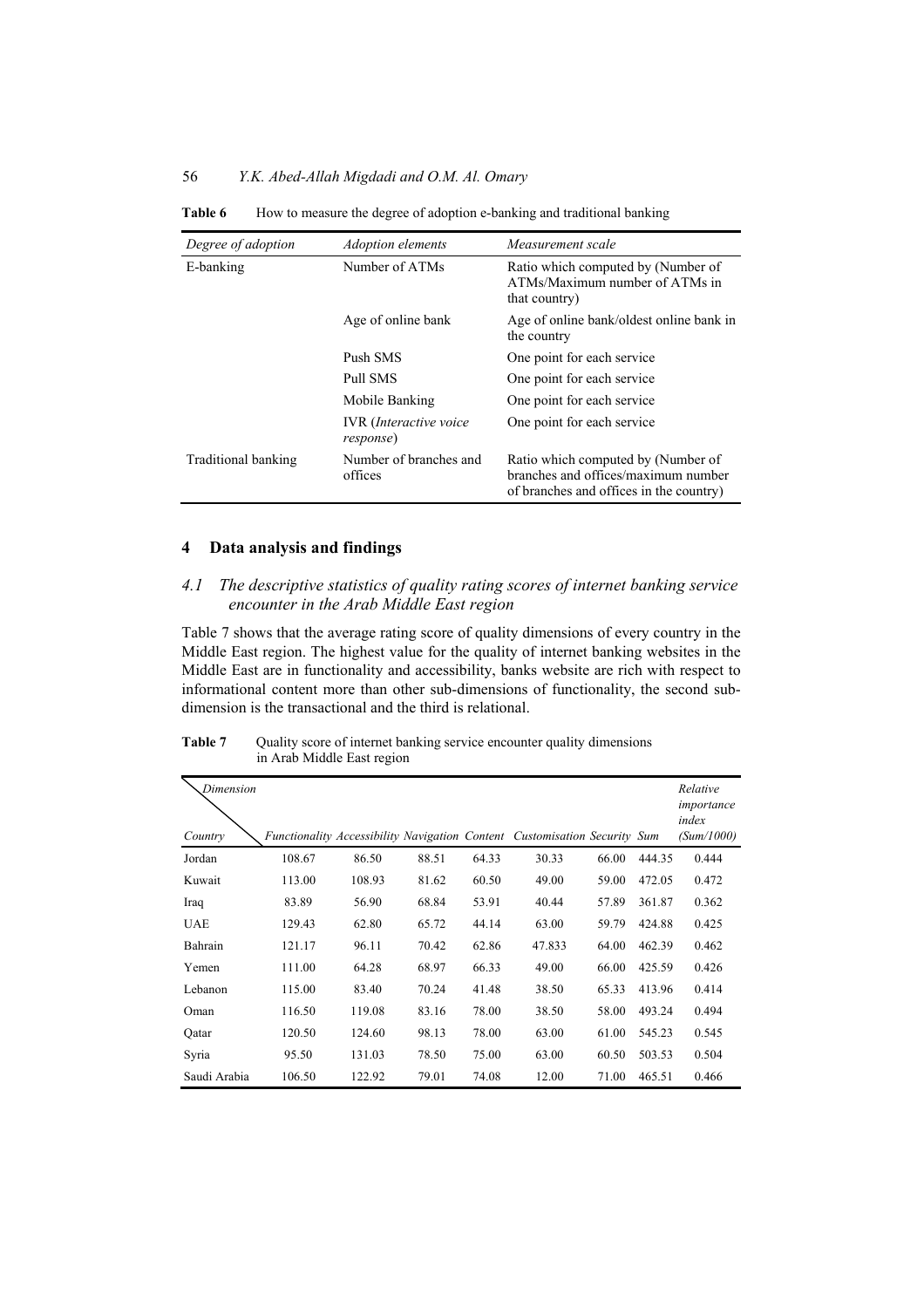It can be seen that the functionality of website's banks in UAE is the best subject to quality service encounter dimensions, the rating score was (129.42). Syrian bank's websites are the best in accessibility quality dimension, the rating score was (131.03). Whereas Qatari bank's websites are the best in navigation dimensions, the rating score was (98.13). Table 7 shows that; content dimension for bank's websites in Oman and Qatar, customisation of bank's websites in Qatar, Syria and Emirate, Security of Saudi bank's websites are the best quality dimensions.

The overall quality rating score is represented in the sum column. Which is the summation result of quality rating scores of all dimensions of each country. It can be seen that; the rating score range is between 361.87 to 545.23. The best overall score of the quality of the internet banking service encounter dimensions was for the state of Qatar, the summation score was 545.23. On the contrary, the state of Iraq has the worst assessment of performance in internet quality of service encounter dimensions, the summation score was 361.87.

The overall score realised by each country was divided by 1000, which is the maximum rating score could be realised. This result is represented by the last columns which is the relative importance index, and the average is in general 0.4556. It can be noticed from this table that the banks in the Middle East are very close in terms of quality total score (to have more details about quality dimensions' rating scores please see Appendix A).

| Quality dimension |                         | Degree of adopting<br>traditional banking | Degree of adopting<br>e-banking |
|-------------------|-------------------------|-------------------------------------------|---------------------------------|
| Functionality     | Correlation Coefficient | 0.095                                     | 0.201                           |
|                   | $Sig. (2-tailed)$       | 0.509                                     | 0.162                           |
| Accessibility     | Correlation Coefficient | $-0.308*$                                 | $0.458*$                        |
|                   | $Sig. (2-tailed)$       | 0.029                                     | 0.001                           |
| Navigation        | Correlation Coefficient | 0.134                                     | 0.27                            |
|                   | $Sig. (2-tailed)$       | 0.353                                     | 0.058                           |
| Content           | Correlation Coefficient | $-0.084$                                  | $0.326*$                        |
|                   | $Sig. (2-tailed)$       | 0.561                                     | 0.021                           |
| Customisation     | Correlation Coefficient | 0.228                                     | 0.153                           |
|                   | $Sig. (2-tailed)$       | 0.111                                     | 0.288                           |
| Security          | Correlation Coefficient | $-0.102$                                  | 0.208                           |
|                   | $Sig. (2-tailed)$       | 0.482                                     | 0.148                           |

Table 8 Sperman test results for the impact of degree of adopting traditional banking and e-banking on the quality of internet service encounter dimensions

 $*_{p\text{-value}} < 0.05$ .

# *4.2 The impact of degree of adopting e-banking and traditional banking on the quality dimensions*

Table 8 shows that; there is a negative relationship between degree of adopting traditional banking and accessibility dimension. However, the presented data also indicate that; there is a positive significance relationship between degree of adopting e-banking and two quality dimensions (accessibility and content). Moderate positive correlation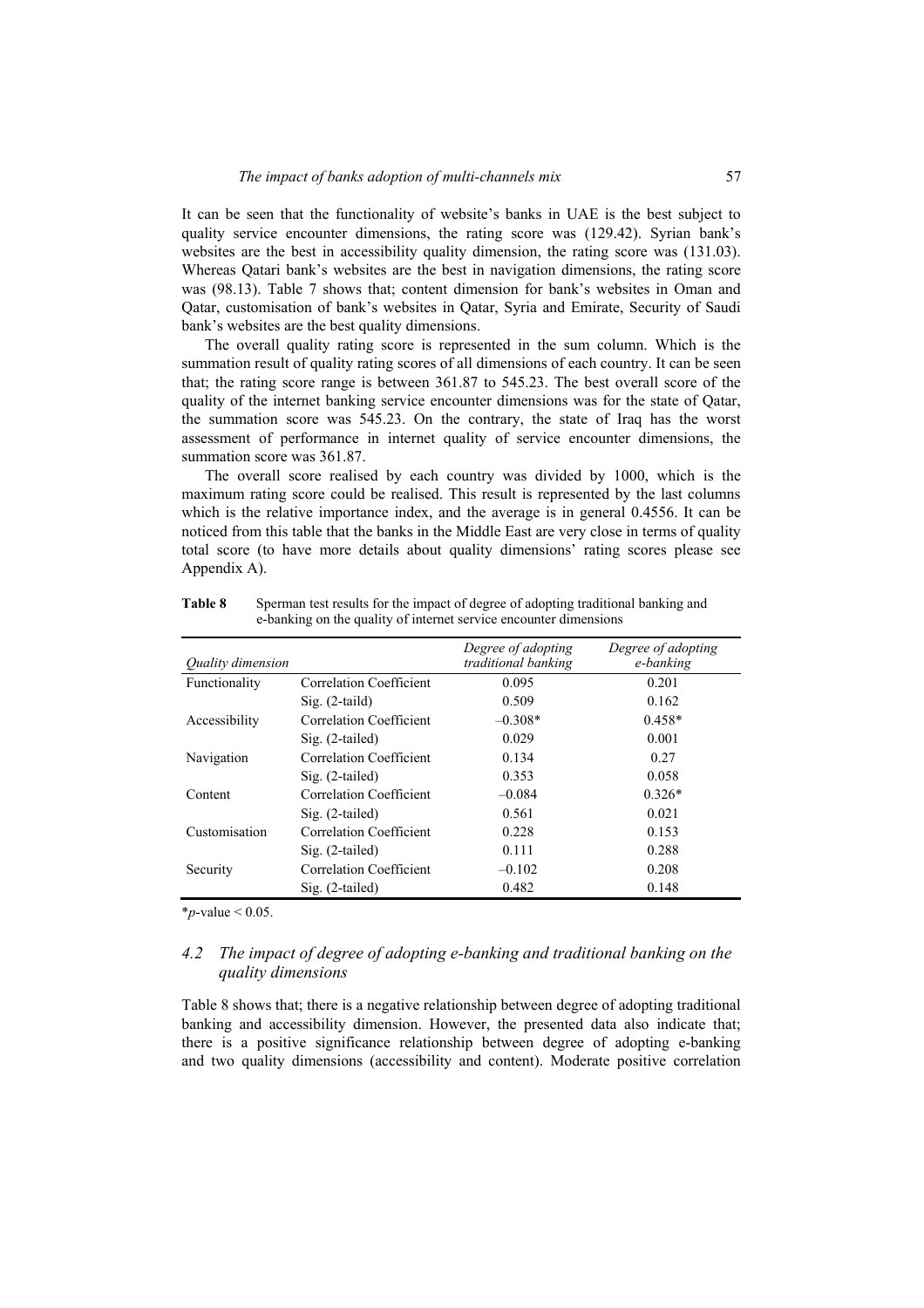0.458 with Accessibility dimension and 0.362 with content dimension. However, no significant relationship with other dominations (functionality, navigation, customisation, and security). Thus, Hypothesis 1 and Hypothesis 2 are accepted for some quality dimensions.

#### **5 Discussion**

The findings indicated that; there is a positive significant relationship between degree of adopting e-banking and two quality dimensions (accessibility and content). Since the websites of banks will have more facts about e-banking services, further, many services will be activated by means of the websites. This result is confirmed by many author's findings such as Malhotra and Singh (2007), Migdadi (2011), Giordani et al. (2014).

The current study concluded that; there is a negative relationship between the degree of adopting traditional banking and accessibility dimension. The customers in the Middle East region still prefer to use the traditional banking instead of e-banking. In addition, the increasing number of branches will make the service available for all people especially who prefers face-to-face interaction, or in the areas suffering from a lack of internet coverage in their areas.

Moreover, in the era of multi-channels mix, the customer services in the branches will be enhanced with more experienced and highly trained staff to solve customer problems. This result agrees with Malhotra and Singh (2007) finding in that there is a significant relationship between the degree of adopting traditional banking and the quality, however, this result does not agree with the Hendrickson et al. (2014) finding.

#### **6 Conclusion**

#### *6.1 Contribution and results*

The majority of previous studies have adopted TAM to examine the customer's readiness toward adopting e-banking, other studies have examined the quality of internet banking by adopting ESERQUAL model. The perspective of previous studies was the marketing, so the customers were mainly surveyed. This study is one of the very limited studies which examine the quality of internet banking by using quantitative evaluation methodology. The objective facts were collected by direct observation for the bank's websites, or by using other tools and sources as the annual reports. So objective data were collected, then, these facts were transformed into rates.

This study is one of the very limited studies which examine the impact of adopting multi-channels mix on the quality of internet banking service encounter quality, also it is one of the very limited studies that conducted at regional level, and some studies conducted comparison between two or more countries.

This study revealed that; there is a negative relationship between the degree of adopting traditional banking and accessibility dimension; also there is a positive significant relationship between the degree of adopting e-banking and two quality dimensions (accessibility and content).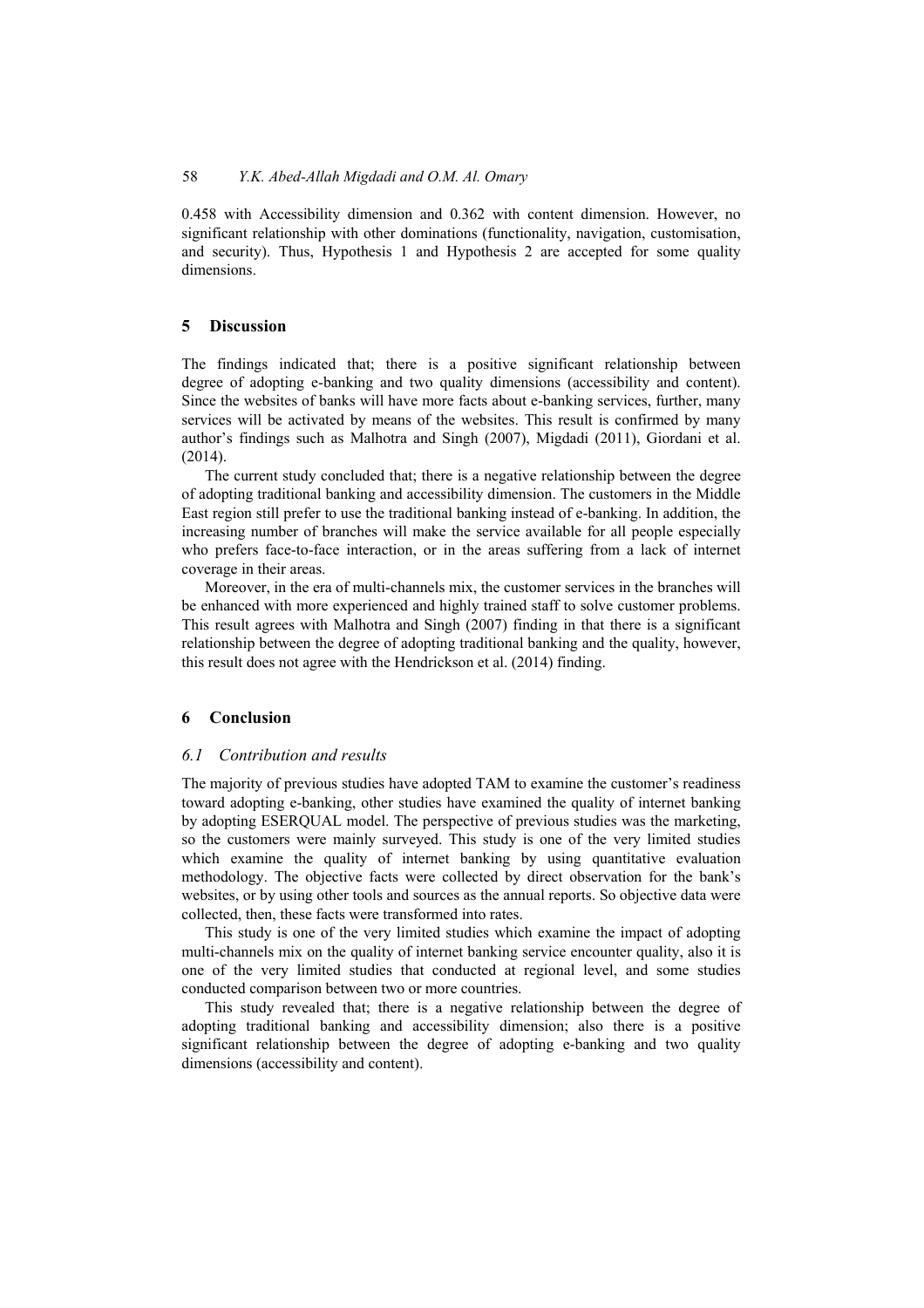## *6.2 Implications, limitations, and future researches*

The methodology adopted by this study is unique in term of sources of data and research procedures, so the researchers can adopt the same methodology in other countries context. The researchers have good knowledge about the quality of internet banking service encounter in the Arab Middle East regions; furthermore, they have more in-depth knowledge about the impact of adopting multi-channels mix strategy on the quality of internet banking service encounter quality.

The managers of banks in the Middle East regions have good knowledge about the position of each country in term of quality of internet banking service encounter, so the countries have excellent practices should maintain their positions, and others which have deteriorated positions should improve their positions. The effectiveness of multi-channels strategies have been examined in term of quality of internet banking service encounter, so the managers can improve these mix in favour of quality dimensions.

The rating score tool which is appended in this paper could be used by managers and website designers in evaluating the websites domains of different sectors as education, business, government, commerce and others to build an effective quality website systems.

This study did not examine the differences between local and foreign banks in term of quality and the impact of multi-channels mix on the quality of internet banking service encounter quality. Further, this research did not examine the impact of banks size and age, so it is recommended to conduct further future researches in these areas. Cross regional, worldwide analysis could provide better insight about the impact of adopting multi-channels on the quality of internet banking service encounter quality.

# **References**

- Abels, E.G., Domas White, M. and Hahn, K. (1999) 'A user-based design process for web sites', *OCLC Systems and Services: international Digital Library Perspectives*, Vol. 15, No. 1, pp.35–44.
- Acharya, R.N., Kagan, A. and Rao Lingam, S. (2008) 'Online banking applications and community bank performance', *International Journal of Bank Marketing*, Vol. 26, No. 6, pp.418–439.
- Adapa, S. and Roy, S.K. (2017) 'Consumers' post-adoption behaviour towards internet banking: empirical evidence from Australia', *Behaviour and Information Technology*, Vol. 36, No. 9, pp.1–14.
- Ahmad, A.M.K. and Al-Zu'bi, H.A. (2011) 'E-banking functionality and outcomes of customer satisfaction: an empirical investigation', *International Journal of Marketing Studies*, Vol. 3, No. 1, p.50.
- Ardill, S., Massa, A., Garbois, C. and Gourp, C. (2013) *Online Banking in the GCC. ATKearney, Korea*. Online. Available at: https://www.atkearney.com/financial-institutions/ideas-insights/ article/-/asset\_publisher/LCcgOeS4t85g/content/online-banking-in-the-gcc/10192 (Accessed 20 August,  $2017$ ).
- Baghadadi, A. (2016) *Which MENA Countries Lead in Digital Banking Adoption? ArabNet Digital Banking Report*. Online, available at: http://news. arabnet.me/mena-countries-lead-digitalbanking-adoption-arabnet-report/ (Accessed 20 August, 2017).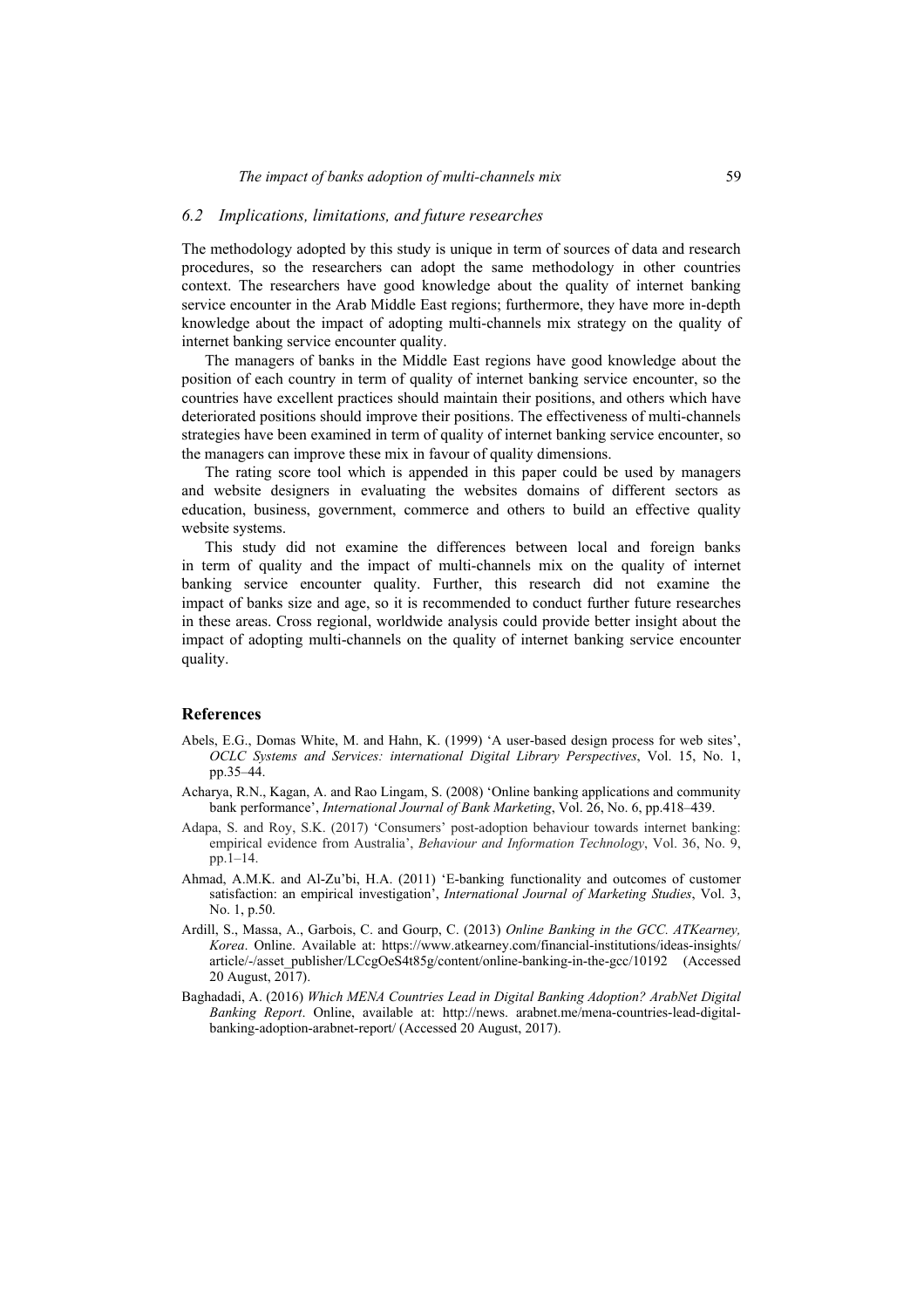- Cebi, S. (2013) 'A quality evaluation model for the design quality of online shopping websites', *Electronic Commerce Research and Applications*, Vol. 12, No. 2, pp.124–135.
- Chandio, F.H., Irani, Z., Zeki, A.M., Shah, A. and Shah, S.C. (2017) 'Online banking information systems acceptance: an empirical examination of system characteristics and web security', *Information Systems Management*, Vol. 34, No. 1, pp.50–64.
- Delone, W.H. and Mclean, E.R. (2004) 'Measuring e-commerce success: applying the Delone & Mclean information systems success model', *International Journal of Electronic Commerce*, Vol. 9, No. 1, pp.31–47.
- Dholakia, U.M. and Rego, L.L. (1998) 'What makes commercial web pages popular? An empirical investigation of web page effectiveness', *European Journal of Marketing*, Vol. 32, Nos. 7–8, pp.724–736.
- Doll, W.J. and Torkzadeh, G. (1988) 'The measurement of end-user computing satisfaction', *MIS Quarterly*, Vol. 12, No. 2, pp.259–274.
- Giordani, G., Floros, C. and Judge, G. (2014) 'Econometric investigation of internet banking adoption in Greece', *Journal of Economic Studies*, Vol. 41, No. 4, pp.586–600.
- Godwin-Jones, B. (2001) 'Emerging technologies accessibility and web design: why does it matter?', *Language, Learning and Technology*, Vol. 5, No. 1, p.11.
- Hasan, L. and Abuelrub, E. (2008) 'Assessing the quality of web sites. INFOCOMP', *Journal of Computer Science*, Vol. 7, No. 4, pp.11–20.
- Hendrickson, M.J.W., Nichols, M. and R. Fairchild, D. (2014) 'Bank branch location and stability during distress', *Journal of Financial Economic Policy*, Vol. 6, No. 2, pp.133–151.
- Humphrey, D.B. (1994) 'Delivering deposit services: ATMs vs. branches', *FRB Richmond Economic Quarterly*, Vol. 80, No. 2, pp.59–81.
- Hussien, M.I. and El Aziz, R.A. (2013) 'Investigating e-banking service quality in one of Egypt's banks: a stakeholder analysis', *The TQM Journal*, Vol. 25, No. 5, pp.557–576.
- Jenkins, H. (2007) 'Adopting internet banking services in a small island state: assurance of bank service quality', *Managing Service Quality: an International Journal*, Vol. 17, No. 5, pp.523–537.
- Kadir, H.A., Rahmani, N. and Masinaei, R. (2011) 'Impacts of service quality on customer satisfaction: study of online banking and ATM services in Malaysia', *International Journal of Trade, Economics and Finance*, Vol. 2, No. 1, pp.1–9.
- Keffala, M.R. (2010) *Barriers to the Adoption and the Usage of Internet Banking by Tunisian Consumers*, Available at SSRN 1566719.
- Krebs, C.J. (1999) *Ecological Methodology*, Vol. 620, Benjamin/Cummings, Menlo Park, California.
- Kumar, L., Malathy, D. and Ganesh, L.S. (2011) 'The diffusion of ATM technology in Indian banking', *Journal of Economic Studies*, Vol. 38, No. 4, pp.483–500.
- Laukkanen, T. and Kiviniemi, V. (2010) 'The role of information in mobile banking resistance', *International Journal of Bank Marketing*, Vol. 28, No. 5, pp.372–388.
- Liébana-Cabanillas, F., Muñoz-Leiva, F. and Rejón-Guardia, F. (2013) 'The determinants of satisfaction with e-banking', *Industrial Management and Data Systems*, Vol. 113, No. 5, pp.750–767.
- Loiacono, E.T., Watson, R.T. and Goodhue, D.L. (2002) 'WebQual: a measure of website quality', *Marketing Theory and Applications*, Vol. 13, No. 3, pp.432–438.
- Malhotra, P. and Singh, B. (2007) 'Determinants of internet banking adoption by banks in India', *Internet Research*, Vol. 17, No. 3, pp.323–339.
- Migdadi, Y.K. (2008) 'Quantitative evaluation of the internet banking service encounter's quality: comparative study between Jordan and the UK retail banks', *Journal of Internet Banking and Commerce*, Vol. 13, No. 2, pp.1–8.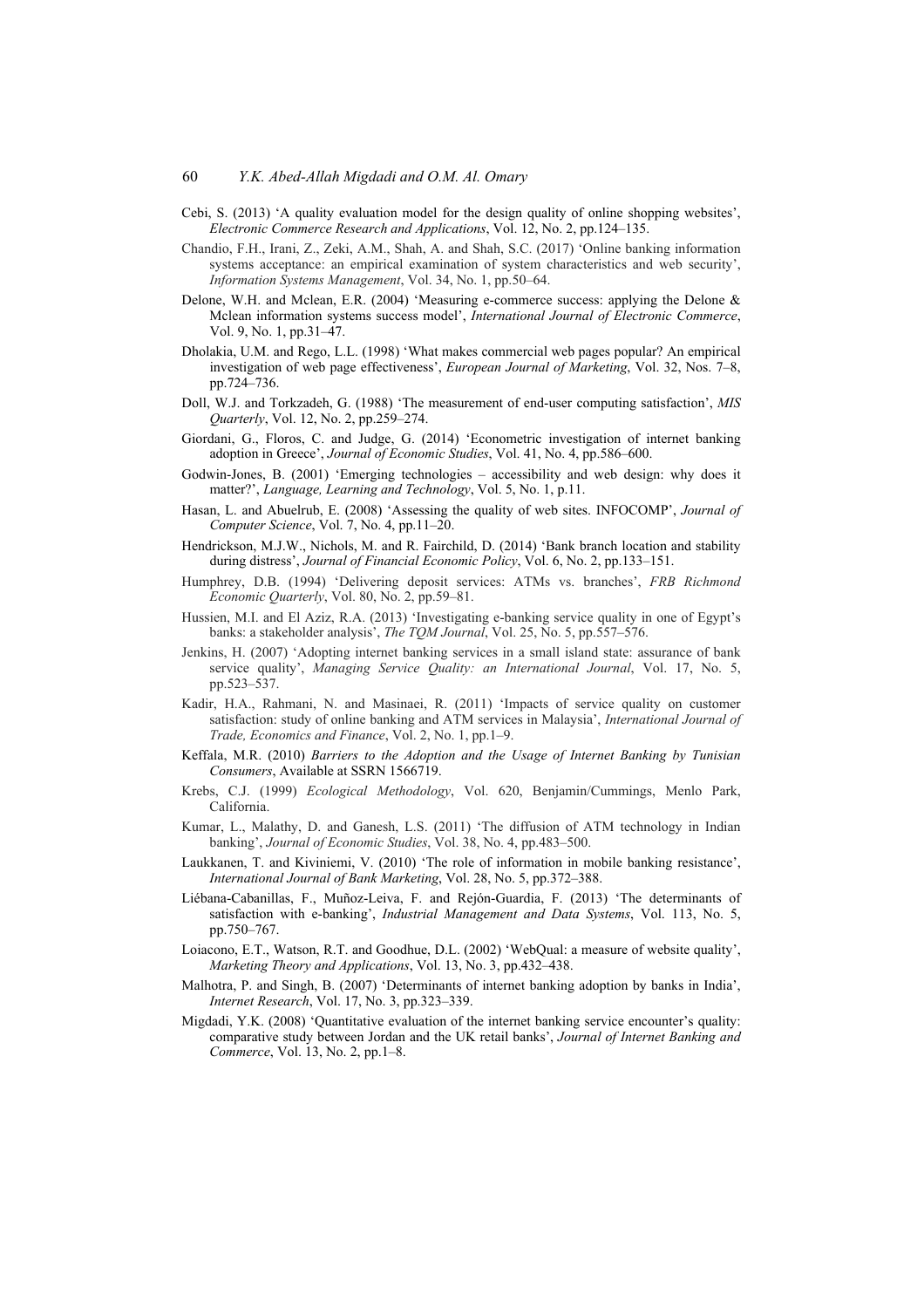- Migdadi, Y.K.A.A. (2011) 'The impact of adopting E-banking on branches operations strategy in developing economies: the case of Jordan', *Information and Communication Systems*, Vol. 208, pp.1–12.
- Miranda, F.J., Cortés, R. and Barriuso, C. (2006) 'Quantitative evaluation of e-banking web sites: an empirical study of Spanish banks', *The Electronic Journal Information Systems Evaluation*, Vol. 9, No. 2, pp.73–82.
- Peevers, G., Douglas, G., Marshall, D. and Jack, M.A. (2011) 'On the role of SMS for transaction confirmation with IVR telephone banking', *International Journal of Bank Marketing*, Vol. 29, No. 3, pp.206–223.
- Pinho, C.J., de Lurdes Martins, M. and Macedo, I. (2011) 'The effect of online service quality factors on internet usage: the web delivery system of the taxation department', *International Journal of Quality and Reliability Management*, Vol. 28, No. 7, pp.706–722.
- Polasik, M. and Piotr Wisniewski, T. (2009) 'Empirical analysis of internet banking adoption in Poland', *International Journal of Bank Marketing*, Vol. 27, No. 1, pp.32–52.
- Poon, W.C., Yong, G.F.D. and Lam, W.H.P. (2008) 'An insight into the attributes influencing the acceptance of internet banking: the consumers' perspective', *International Journal of Services and Standards*, Vol. 5, No. 1, pp.81–94.
- Sadiq, S.M. and Shaikh, N.M. (2008) 'Internet banking and quality of service: perspectives from a developing nation in the Middle East', *Online Information Review*, Vol. 32, No. 1, pp.58–72.
- Safeena, R., Kammani, A. and Date, H. (2017) 'Exploratory study of internet banking technology adoption', *International Journal of E-Services and Mobile Applications* (*IJESMA*), Vol. 9, No. 2, pp.23–43.
- Santos, J. (2003) 'E-service quality: a model of virtual service quality dimensions', *Managing Service Quality: an International Journal*, Vol. 13, No. 3, pp.233–246.
- Siam, A. (2006) 'Role of the electronic banking services on the profits of Jordanian banks', *American Journal of Applied Sciences*, Vol. 3, No. 9, pp.1999–2004.
- Taylor, G.R. (2005) *Integrating Quantitative and Qualitative Methods in Research*, University Press of America, New York, USA.
- Webb, H.W. and Webb, L.A. (2004) 'SiteQual: an integrated measure of web site quality', *Journal of Enterprise Information Management*, Vol. 17, No. 6, pp.430–440.

|               | Total rate<br>for each<br>dimension |                                    |                  |       |      | Total points for<br>each dimension's<br>classification after<br>approximation | Number of items<br>in each<br>classification |       | Maximum<br>number of<br>points for<br>each item |
|---------------|-------------------------------------|------------------------------------|------------------|-------|------|-------------------------------------------------------------------------------|----------------------------------------------|-------|-------------------------------------------------|
| Functionality | 188                                 |                                    |                  |       |      |                                                                               |                                              |       |                                                 |
| Transactional | 75                                  |                                    | $\boldsymbol{A}$ |       |      |                                                                               |                                              |       |                                                 |
|               |                                     | Non banking                        | 1                | 0.167 | 12.5 | 13                                                                            | 3                                            | 4.3   | 4                                               |
|               |                                     | Banking<br>applications            | $\overline{2}$   | 0.333 | 25   | 25                                                                            | 3                                            | 8.333 | 8                                               |
|               |                                     | Core banking<br>transactions       | 3                | 0.5   | 37.5 | 38                                                                            | 8                                            | 4.75  | 5                                               |
| Relational    | 55                                  |                                    | $\boldsymbol{B}$ |       |      |                                                                               |                                              |       |                                                 |
|               |                                     | Basic<br>non-direct<br>interaction | $\mathbf{1}$     | 0.167 | 9    | 9                                                                             | $\overline{4}$                               | 2.25  | $\overline{c}$                                  |
|               |                                     | Social media                       | 2                | 0.333 | 18   | 18                                                                            | $\overline{c}$                               | 9     | 9                                               |
|               |                                     | Advanced<br>direct<br>interaction  | 3                | 0.5   | 27.5 | 28                                                                            | 3                                            | 9.33  | 9                                               |

**Appendix A** The detailed rating scores of quality dimensions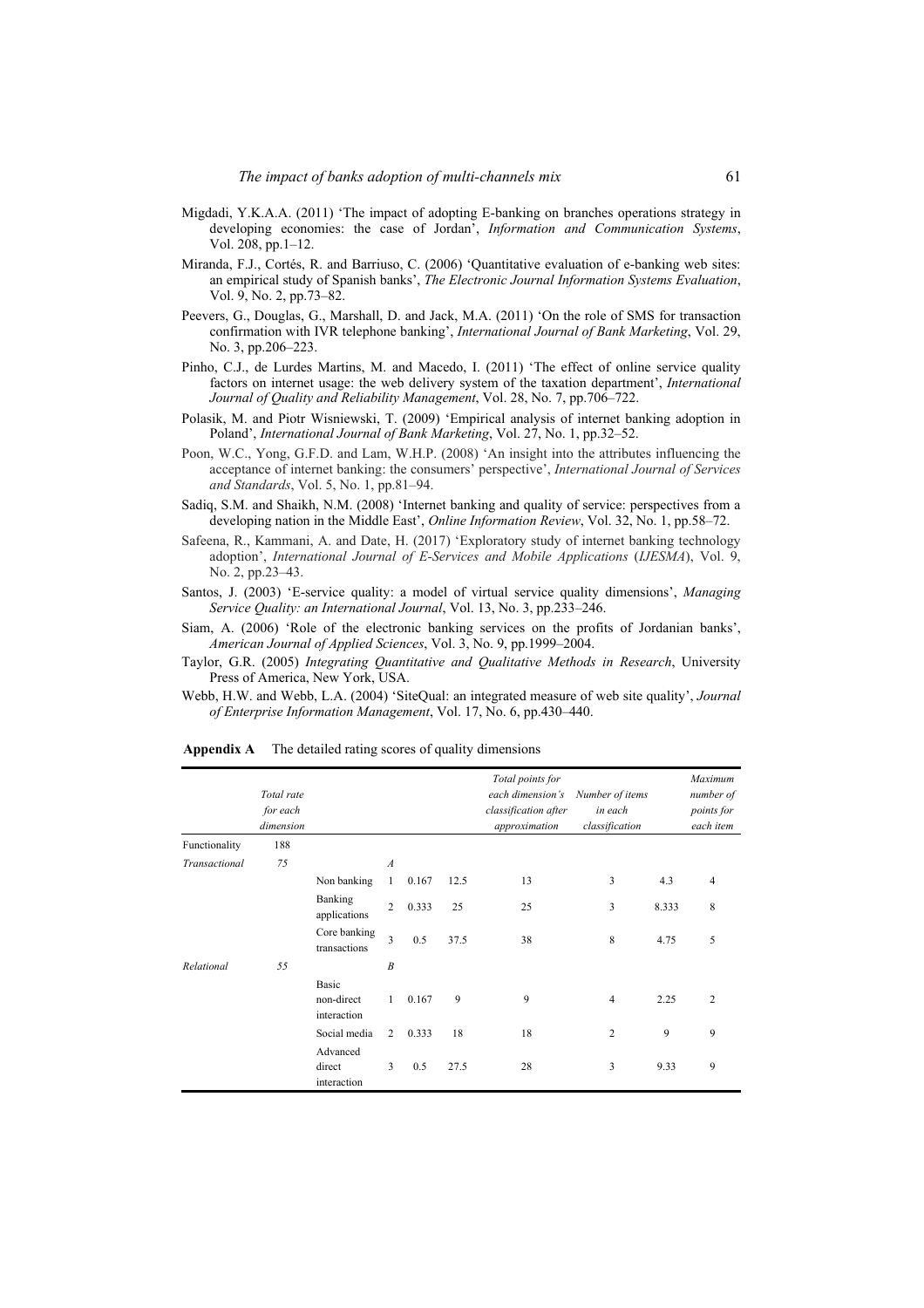|               | Total rate<br>for each<br>dimension |                                             |                             |         |       | Total points for<br>each dimension's<br>classification after<br>approximation | Number of items<br>in each<br>classification |                | Maximum<br>number of<br>points for<br>each item |
|---------------|-------------------------------------|---------------------------------------------|-----------------------------|---------|-------|-------------------------------------------------------------------------------|----------------------------------------------|----------------|-------------------------------------------------|
| Informational | 58                                  |                                             | $\cal C$                    |         |       |                                                                               |                                              |                |                                                 |
|               |                                     | General<br>banking<br>information           | $\mathbf{1}$                | 0.067   | 3.867 | 4                                                                             | 3                                            | 1.333          | $\mathbf{1}$                                    |
|               |                                     | Contact<br>information                      | $\overline{c}$              | 0.133   | 7.733 | 8                                                                             | 5                                            | 1.6            | 2                                               |
|               |                                     | Filtered<br>information                     | 3                           | 0.2     | 11.6  | 12                                                                            | 3                                            | $\overline{4}$ | 4                                               |
|               |                                     | Reports and<br>branches                     | $\overline{4}$              | 0.267   | 15.47 | 15                                                                            | 5                                            | 3              | 3                                               |
|               |                                     | Banking<br>service<br>information           | 5                           | 0.333   | 19.33 | 19                                                                            | 5                                            | 3.8            | $\overline{4}$                                  |
| Accessibility | 162                                 |                                             |                             |         |       |                                                                               |                                              |                |                                                 |
|               |                                     | Low<br>importance                           | $\mathbf{1}$                | 0.333   | 54    | 54                                                                            | $\overline{4}$                               | 13.5           | 14                                              |
|               |                                     | High<br>importance                          | $\overline{c}$              | 0.667   | 108   | 108                                                                           | $\overline{c}$                               | 54             | 45                                              |
| Navigation    | 176                                 |                                             |                             |         |       |                                                                               |                                              |                |                                                 |
|               |                                     | Basic<br>Navigation<br>Features             | $\mathbf{1}$                | 0.333   | 58.67 | 59                                                                            | $\boldsymbol{7}$                             | 8.429          | 8                                               |
|               |                                     | Advanced<br>Navigation<br>features          | 2                           | 0.667   | 117.3 | 117                                                                           | 9                                            | 13             | 13                                              |
| Content       | 136                                 |                                             |                             |         |       |                                                                               |                                              |                |                                                 |
|               |                                     | <b>Basic Content</b><br>(Text)              | $\mathbf{1}$                | 0.167   | 22.67 | 23                                                                            | $\overline{4}$                               | 5.75           | 6                                               |
|               |                                     | Multimedia                                  | $\overline{c}$              | 0.333   | 45.33 | 45                                                                            | $\overline{2}$                               | 22.5           | 23                                              |
|               |                                     | Update                                      | 3                           | 0.5     | 68    | 68                                                                            | $\overline{c}$                               | 34             | 34                                              |
| Customisation | 125                                 |                                             |                             |         |       |                                                                               |                                              |                |                                                 |
|               |                                     | <b>Basic</b>                                | $\mathbf{1}$                | 0.333   | 41.67 | 42                                                                            | $\overline{c}$                               | 21             | 21                                              |
|               |                                     | Advanced                                    | $\overline{c}$              | 0.667   | 83.33 | 83                                                                            | $\mathfrak{Z}$                               | 27.67          | 28                                              |
| Security      | $220\,$                             |                                             |                             |         |       |                                                                               |                                              |                |                                                 |
|               |                                     | Low<br>importance<br>(indirect<br>features) | $\mathbf{1}$                | 0.167   | 36.67 | 37                                                                            | $\overline{4}$                               | 9.25           | 9                                               |
|               |                                     | Basic<br>(moderate)                         | 2                           | 0.333   | 73.33 | 37                                                                            | $\sqrt{5}$                                   | $7.4\,$        | $\tau$                                          |
|               |                                     | Advanced<br>(high)                          | $\ensuremath{\mathfrak{Z}}$ | $0.5\,$ | 110   | 110                                                                           | $11\,$                                       | $10\,$         | $10\,$                                          |

# **Appendix A** The detailed rating scores of quality dimensions (continued)

62 *Y.K. Abed-Allah Migdadi and O.M. Al. Omary*